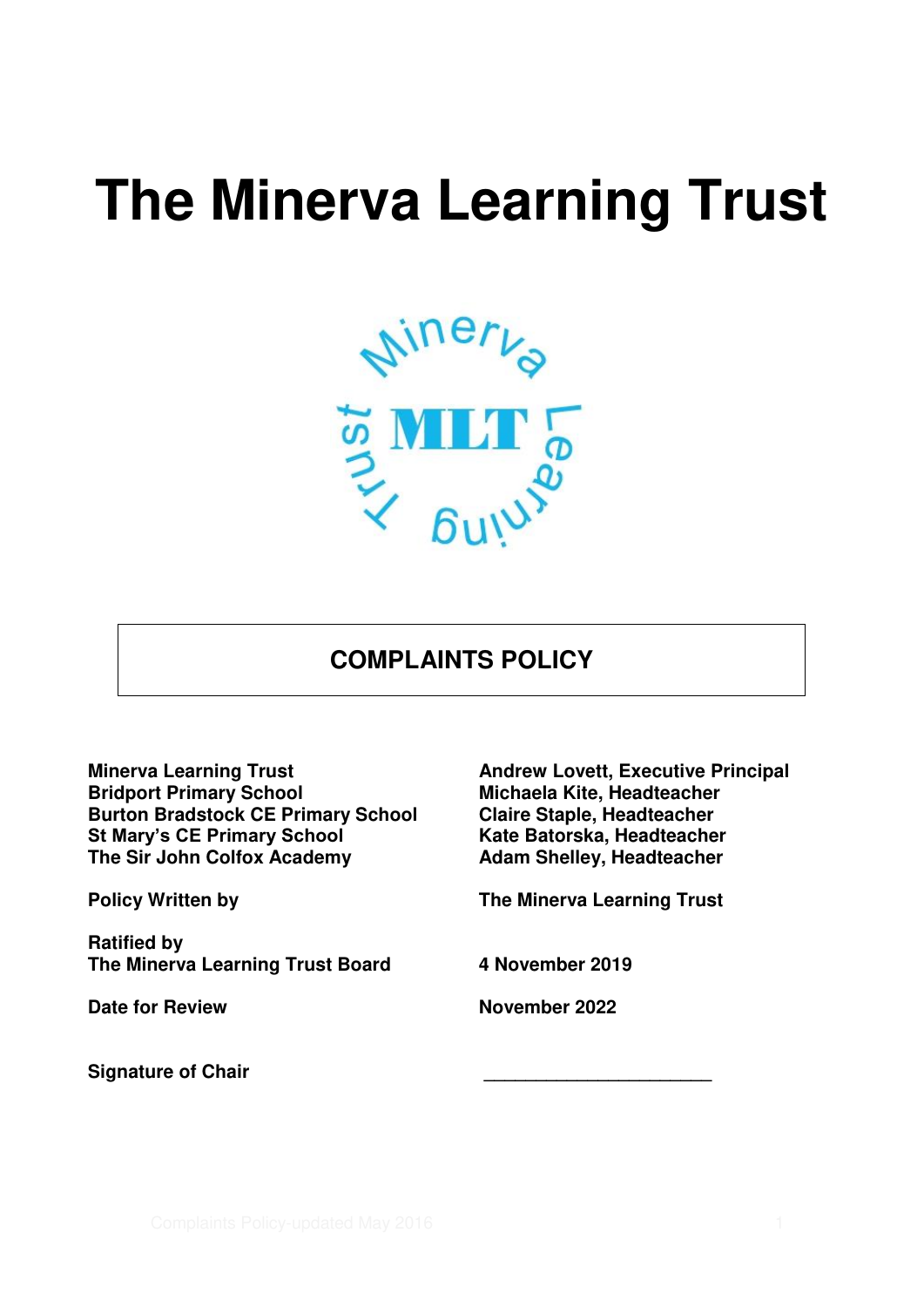# **Table of Contents**

| Introduction                                | 3 |
|---------------------------------------------|---|
| What is a Complaint?                        | 3 |
| How to make a Complaint                     | 3 |
| Who can make a Complaint                    | 3 |
| <b>Anonymous Complaints</b>                 | 3 |
| Complaints received out of time             | 4 |
| Principles of the Procedure                 | 4 |
| Scope of this Complaint Procedure           | 4 |
| <b>Concurrent Considerations</b>            | 4 |
| <b>Resolving Complaints</b>                 | 5 |
| Informal Complaints and concerns            | 5 |
| Formal Complaints Procedure - Overview      | 5 |
| <b>Detailed Procedure</b>                   | 6 |
| Stage 1                                     | 6 |
| Stage 2                                     | 6 |
| Stage 3                                     | 7 |
| Recording                                   | 8 |
| Publicity                                   | 9 |
| Monitoring the Procedure                    | 9 |
| <b>Useful Contacts</b>                      | 9 |
| Appendix One - Flowchart                    |   |
| Appendix Two - Timescales                   |   |
| Appendix Three - Roles and Responsibilities |   |
| Appendix Four - Checklists                  |   |
| Appendix Five - School Complaint Form       |   |

Appendix Six – Unreasonable Complainant Policy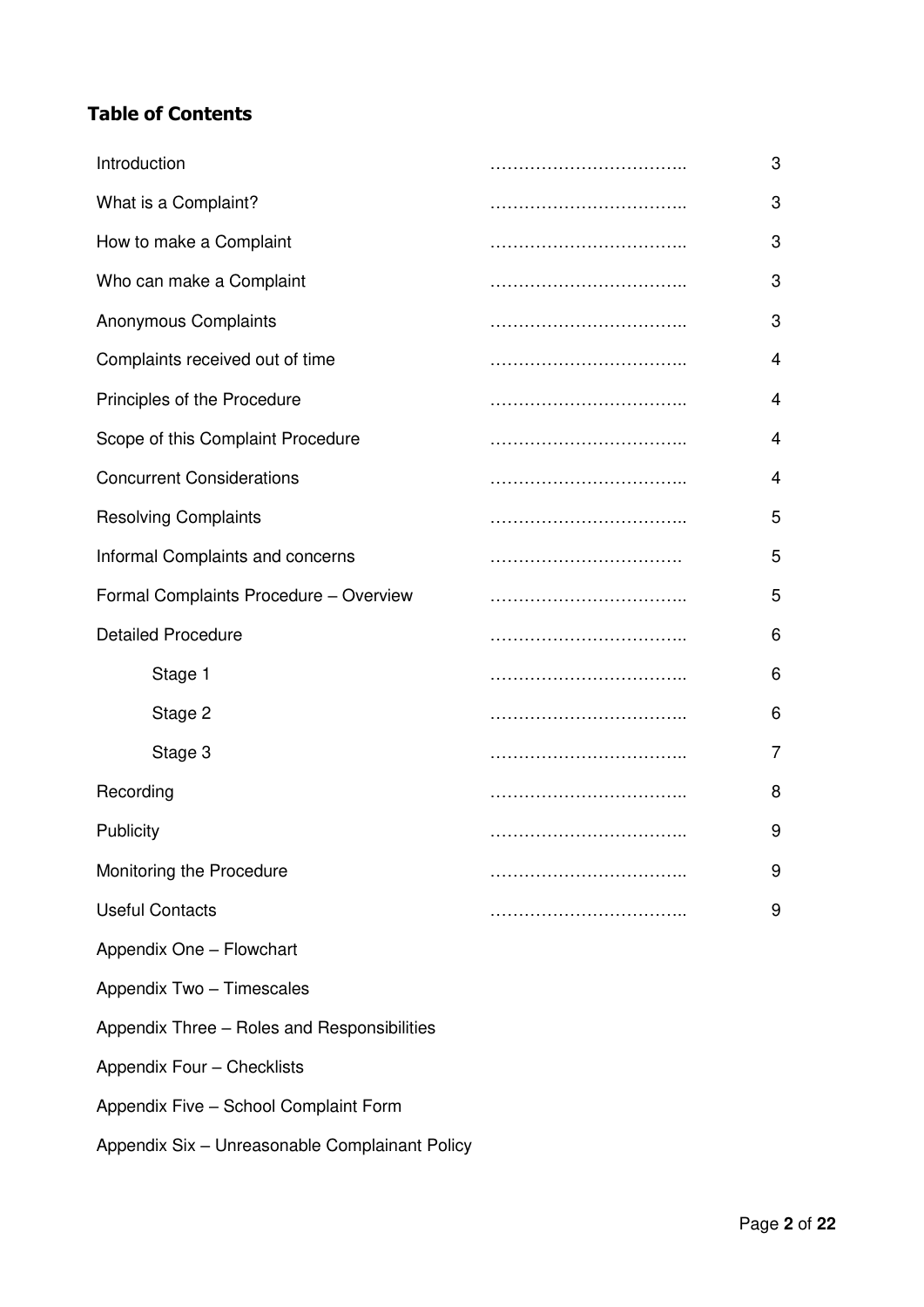### **The Minerva Learning Trust**

### **Introduction**

Board of Governors of all Schools and Academies in England are required, under Section 29 of the [Education Act 2002](http://www.legislation.gov.uk/ukpga/2002/32/contents) to have in place a procedure to deal with complaints relating to the school and to any community facilities or services that the school provides. The law also requires the procedure to be publicised.

The Secretary of State has direction making powers under sections [496 and 497 of the Education](http://www.google.co.uk/search?hl=en&q=496+or+497+of+the+Education+Act+1996+&meta=)  [Act 1996](http://www.google.co.uk/search?hl=en&q=496+or+497+of+the+Education+Act+1996+&meta=) and although they are not under a duty to intervene in every case that is brought to their attention, they must always consider whether, in light of the information provided to them by a complainant, they should exercise their powers.

The following Policy applies to all schools within the Minerva Learning Trust – Bridport Primary School, Burton Bradstock CE Primary School, St Mary's CE Primary School and The Sir John Colfox Academy.

### **What is a complaint?**

A complaint may be generally defined as 'an expression of dissatisfaction or disquiet which requires a response'.

Informal complaints – the schools take informal concerns seriously and will make efforts to resolve matters at the earliest stage possible.

Formal complaints **-** This formal procedure will be invoked when initial attempts to resolve the issue are unsuccessful and the person raising the concern remains dissatisfied and wishes to take the matter further.

# **How to make a Complaint**

Formal complaints should be made in the first instance, to the school through the office and addressed to the School Complaint's Co-Ordinator.A complaint can be made in person, in writing or by telephone and you will be asked to complete a complaints form (Appendix 5). The Complaints Co-ordinator will record the date the complaint is received and will acknowledge in writing (letter or email) receipt of the complaint within 3 school days.

### **Who can make a Complaint?**

Any person may make a complaint to the school if the school is directly responsible for the issue being complained about. It is not limited to parents with children registered at the school and schools cannot refuse to deal with a complaint once the child has been removed from the school register.

# **Anonymous Complaints**

The Complaints Co-ordinator in conjunction with the Headteacher and Chair of Governors will determine whether the gravity of an anonymous complaint warrants its investigation.

# **Complaints received out of Term Time**

Complaints made outside of term time will be deemed to have been received on the first school day after the holiday period.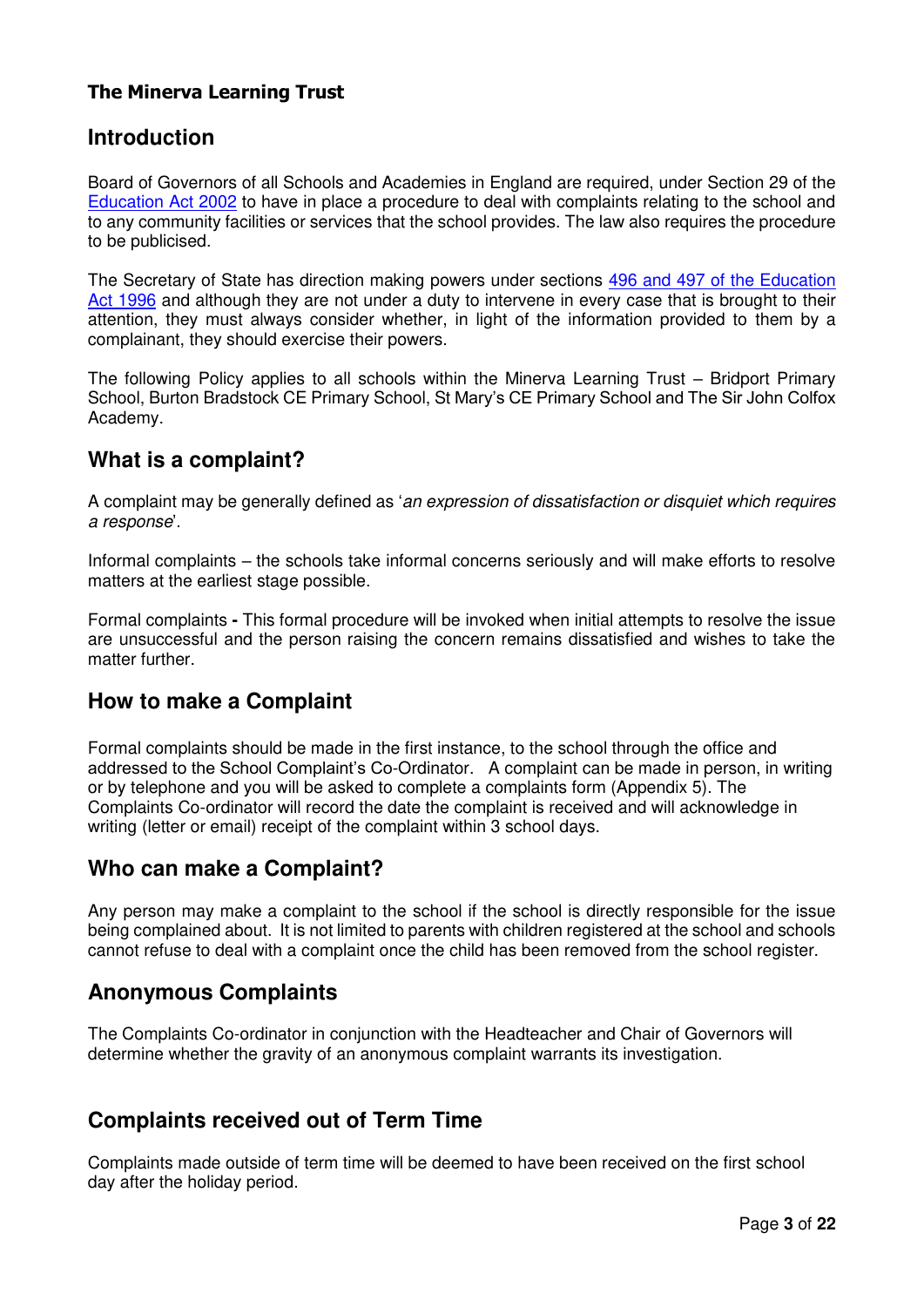# **Principles of the Procedure**

An effective complaints procedure shall:-

- **Not** exclude any group with protected characteristics from making a complaint.
- Encourage resolution of problems by **informal** means wherever possible.
- Be easily **accessible** and **publicised.**
- Be **simple** to understand and use.
- Be **impartial.**
- Be **non-adversarial.**
- Allow **swift** handling with established **time-limits** for action and keeping people informed of the progress.
- Ensure a full and **fair** investigation by an independent person where necessary;
- Respect people's desire for **confidentiality.**
- Address all the points at issue and provide an **effective** response and **appropriate** redress, where necessary.
- Provide **information** to the school's senior management team so that services can be improved (i.e. learning from feedback).
- Have due regard to the principles of the Equality Act 2010 and how they impact upon schools, parents, carers and children/young people.

# **Scope of this Complaint Procedure**

This procedure covers all complaints with the **exceptions** listed below for which there are separate (statutory) procedures.

This policy does not cover the following issues:-

- admissions to schools:
- exclusion of children/young peoples from school;
- statutory assessments of special education needs;
- school re-organisation proposals subject to statutory procedures;
- matters likely to require a Child Protection Investigation;
- whistle-blowing;
- staff grievances and disciplinary procedures;
- complaints about services provided by other providers, such as contractors and other Council service units.

Complaints that have already been investigated can not be considered again. Legal, safeguarding or disciplinary proceedings may take precedence over complaints procedures and timescales.

# **Concurrent Considerations**

Legal, safeguarding or disciplinary proceedings may take precedence over complaints procedures and timescales.

If there is a risk that dealing with a complaint might prejudice a concurrent consideration, the complaints procedure will be suspended until the concurrent consideration is concluded. The Complaints Co-ordinator will write to the Complainant explaining the reason for the decision and the nature of the concurrent consideration. Once the concurrent consideration is concluded, the complaint can be investigated as appropriate.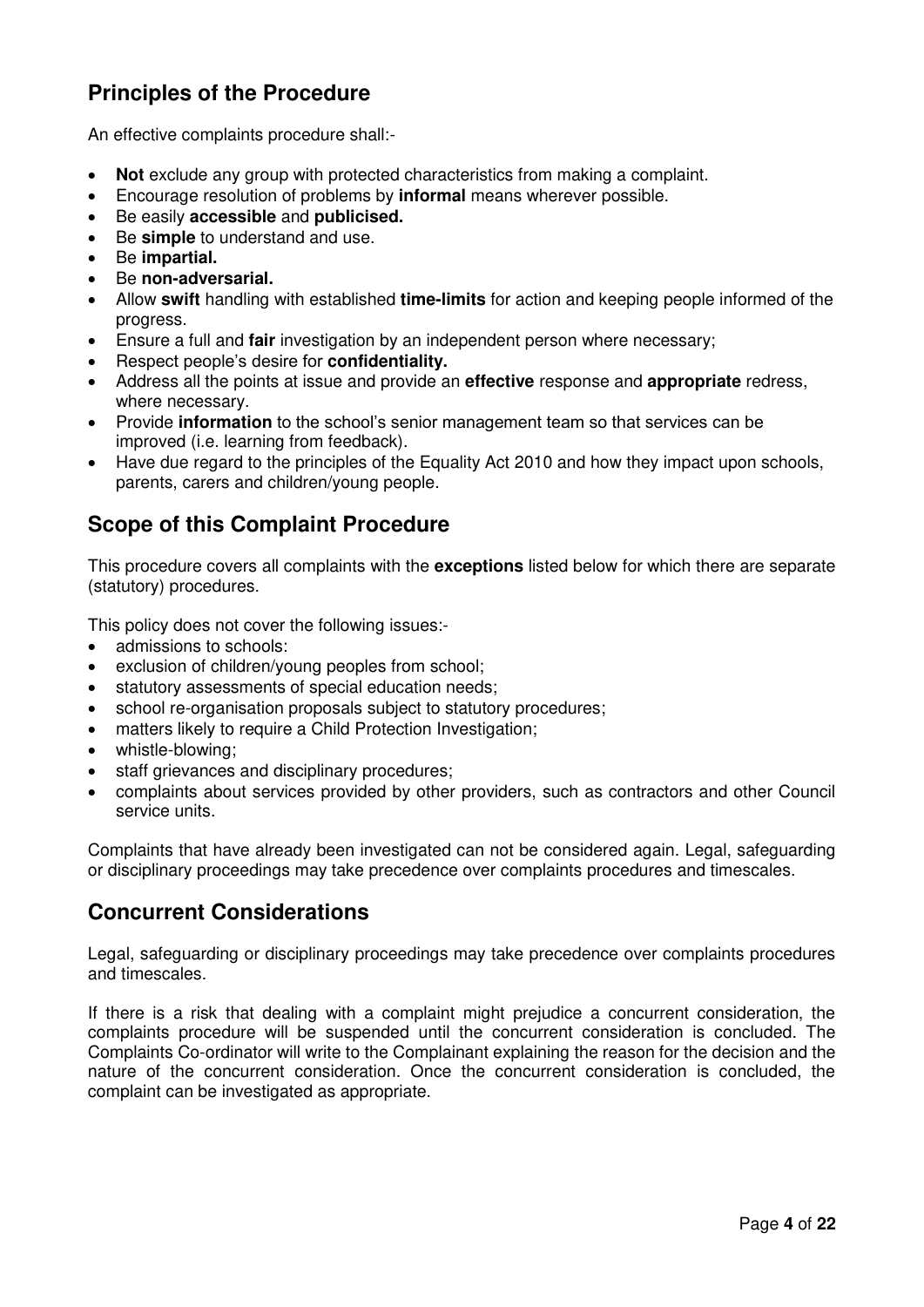# **Resolving Complaints**

At each stage in the procedure, the schools will want to resolve the complaint if possible. It might be sufficient to acknowledge that the complaint is valid in whole or in part. In addition, it may be appropriate to offer one or more of the following:

- an apology;
- an explanation;
- an admission that the situation could have been handled differently or better;
- an assurance that the event complained of will not recur;
- an explanation of the steps that have been taken to ensure that it will not happen again;
- an undertaking to review school policies in light of the complaint.

# **Informal Complaints or concerns**

As stated above, the school takes any concerns or informal complaints very seriously. The school will endeavour to resolve issues informally wherever possible to prevent matters escalating to the formal procedure. If you would like to raise concerns, please start by telling the teacher or Subject Leader or Form Tutor about your concern. This is usually the best and quickest way of resolving issues.

It is recommended that you speak to the class teacher or Subject Leader or Form Tutor as soon as possible as this will give all parties the opportunity to discuss your concerns.

The purpose of this discussion should be to establish the issues and to seek a realistic resolution if possible.

### **Formal Complaints Procedure – overview**

If it is not possible to resolve the complaint informally, the complainant should be advised to make a formal complaint. There are three stages to this procedure:-

| Stage 1 – Complaint Heard by<br><b>Headteacher/Senior Leader</b>                                                             | Stage 2 - Complaint Heard by<br>the School's Chair of Governors                                                                                                               | Stage 3 – Complaint Heard by<br>the School's Governing Body<br><b>Review Panel</b>               |
|------------------------------------------------------------------------------------------------------------------------------|-------------------------------------------------------------------------------------------------------------------------------------------------------------------------------|--------------------------------------------------------------------------------------------------|
| If the complaint cannot be<br>resolved informally, then the<br>Headteacher or appropriate<br>Senior Leader will investigate. | If the complainant remains<br>unhappy or the complaint is about<br>the Headteacher the investigation<br>will be undertaken by the Chair of<br>Governors or Chair of Trustees. | This will consist of Governors<br>not involved in the complaints<br>process at an earlier stage. |

If the complaint is about a Headteacher, then the complaint will automatically be considered at Stage 2 and the Executive Principal will be involved. Where the complaint is complex or has potential serious consequences the Executive Principal should always be consulted about who should investigate the complaint.

### **Detailed Procedure**

### *Stage 1 – Complaint Heard by Headteacher or Senior Leader (this would include Heads of Faculty and Head of Lower and Upper School in The Sir John Colfox Academy)*

Formal complaints must be made to the School Complaints Co-ordinator. A complaint can be made in person, in writing or by telephone. The Complaints Co-ordinator will record the date the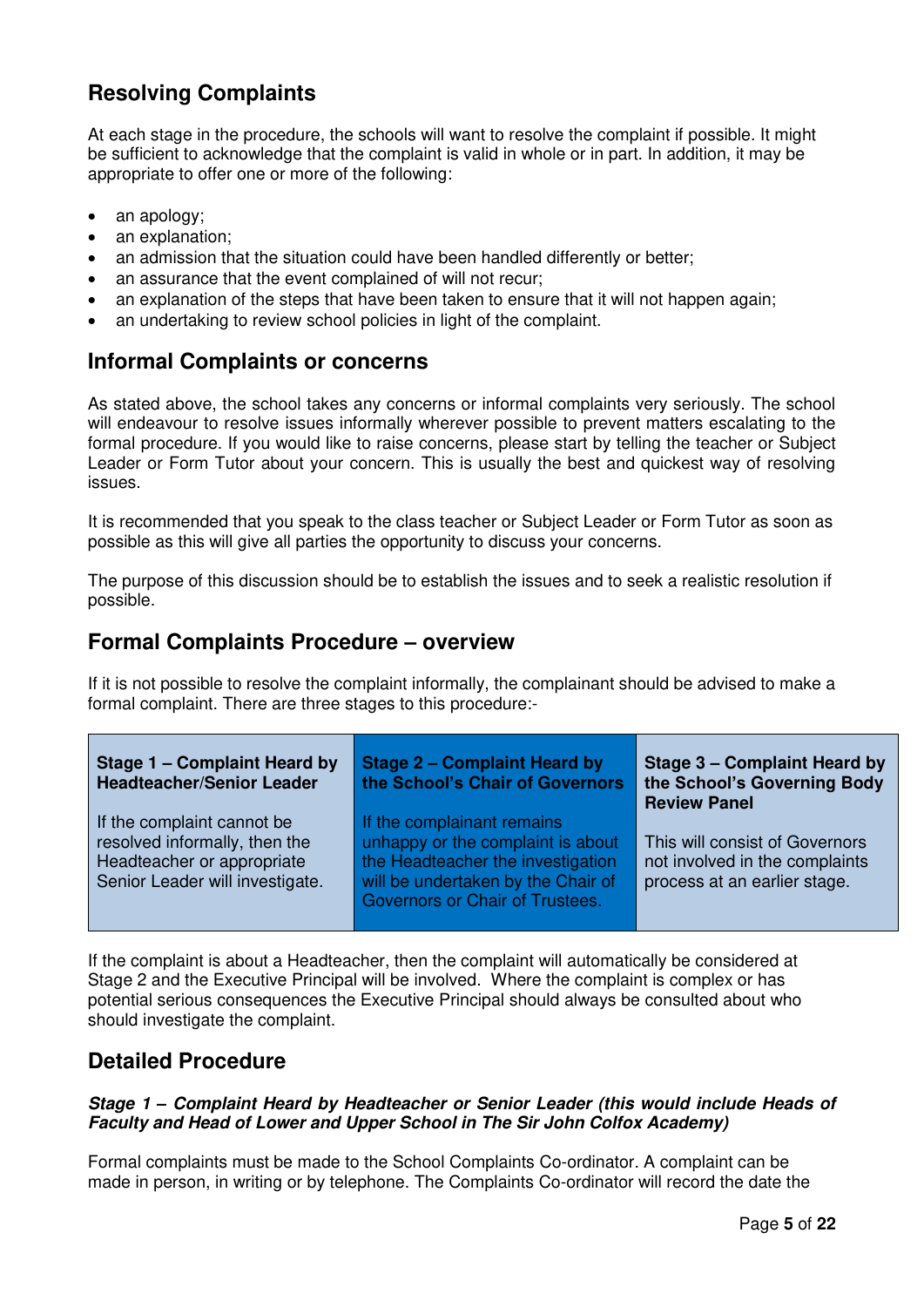complaint is received and will acknowledge in writing (letter or email) receipt of the complaint within 3 school days.

The Headteacher or the appropriate Senior Leader will investigate the complaint and respond to the Complainant within 10 school days of the date of receipt of the complaint. The Headteacher will advise the complainant to contact the Complaints Co-ordinator if they should wish to escalate their complaint to Stage 2.

If the complaint is against the Trust then it will be directed to The Executive Principal.

### *Stage 2 – Complaint Heard by the Chair of Governors, Headteacher (if not involved in Stage 1 or Executive Principal if related to a Headteacher)*

If the Complainant is dissatisfied with the outcome of the Stage 1 investigation and wishes to take the matter further or if the complaint is about the Headteacher, they can ask for the matter to be considered at a higher level.

If the complaint is about the Executive Principal or the Trust as a whole then it will be conducted by the Chair of the Trust Board.

The complaint will be acknowledged within 3 school days. The acknowledgement will include a summary of the complaints procedure and a response date given. This will be within 10 school days. If this date cannot be met, the Complainant will be given an update and revised response date.

A formal written response to the Complainant will be provided detailing actions taken to investigate the complaint and providing a full explanation of decisions taken and the reasons for them. Where appropriate, it should include details of actions the school will take to resolve the complaint.

The Complainant will be provided with details of how to contact the Governing Body or the Trust Board if they are not satisfied with the response.

Provision will then be made for a hearing before a panel appointed by or on behalf of the Trust and consisting of at least three people who were not directly involved in the matters detailed in the complaint.

### *Stage 3 – Complaint Heard by the Board of Trustees*

If the complaint is about the Minerva Learning Trust then a committee, drawn from the Trust Board and Local Governing Bodies, will be convened to consider the issue.

The Complainant must write to the Chair of the Board of Trustees within 15 working days giving details of the complaint and why they wish to proceed to Stage 3. Complaints must have been considered by the first two stages if appropriate before proceeding to panel.

The Clerk to the Board will acknowledge the request in writing within 3 school days and inform the Complainant of the right to submit any further documents or information relevant to the complaint. The panel will not consider new complaints. A deadline for submission of these documents will be 5 working days before the hearing.

The school will submit the Stage 1 and 2 responses (as appropriate) together with any written response from the Headteacher or Executive Principal as appropriate. Members of staff directly involved in matters raised by the Complainant can be invited to respond personally or in writing.

The Clerk to the Board must convene the complaints committee selected from the Trust Board. The committee will comprise Trustees who have had no previous involvement with the complaint, and at least one panel member who is independent of the Trust Board. The complaint will not be heard by the entire Trust Board.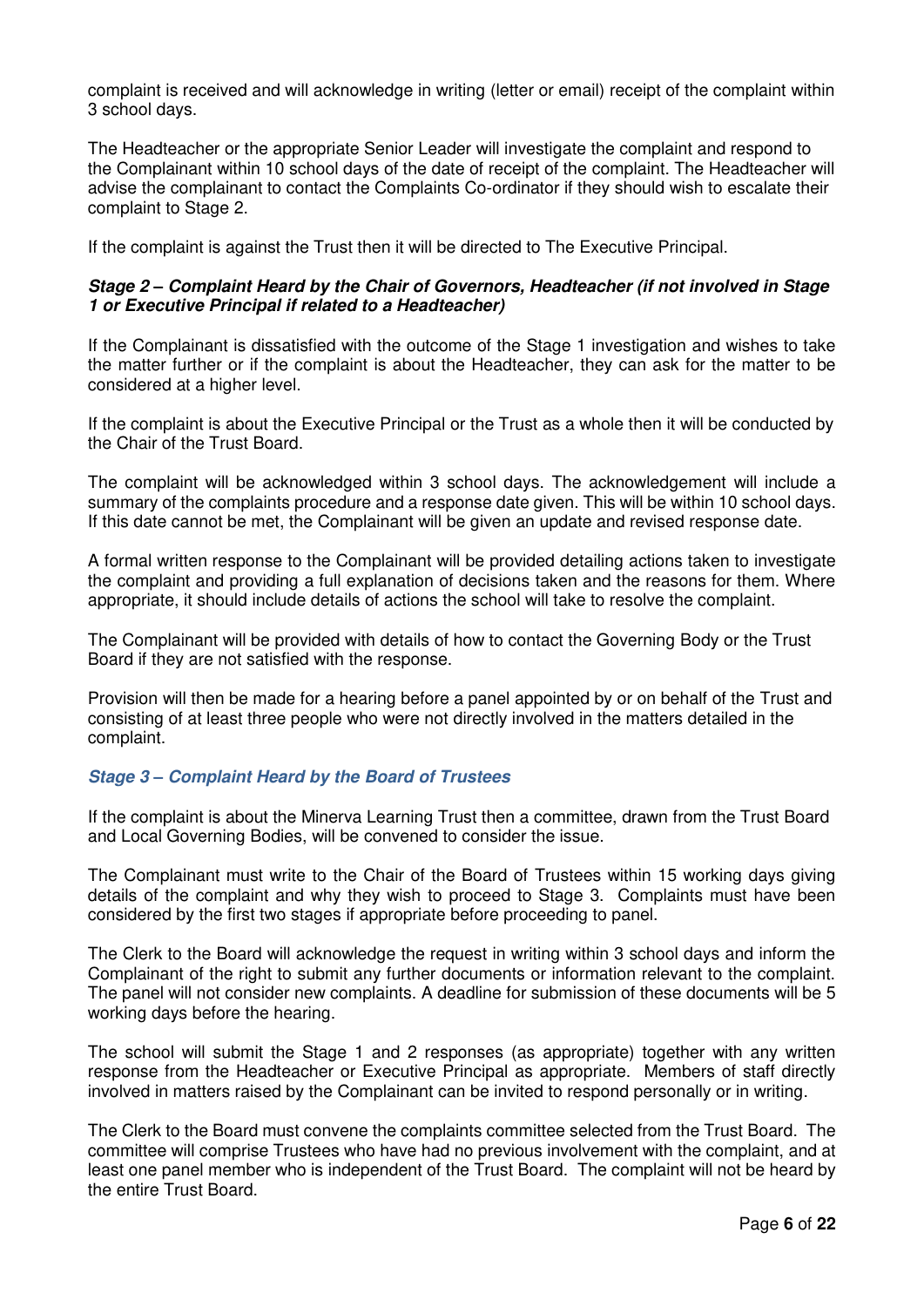The Complaints Panel will set a timetable for the hearing and will notify the Complainant of this. The review hearing will be heard within 20 school days of receiving the request.

The aim of the panel will be to resolve the complaint and achieve reconciliation between the school and the Complainant if this is possible.

The hearing will be held in private. Any witnesses (other than the Complainant and the Headteacher or Executive Principal) should only attend for the part of the hearing in which they give their evidence. Good practice would be that at no point should the Headteacher or the parent/carer be left with the complaint panel without the other being present. The complainant may be accompanied by a friend or family member to offer support but not in the capacity of a practising lawyer.

Once the panel are satisfied that they have heard all the information they need to make a decision, the Chair of the Panel will explain to the Complainant and the Headteacher that the committee will consider its decision and respond in writing within 15 school days. The Complainant and the Headteacher/Executive Principal will then leave.

The panel will then consider the complaint and all the evidence presented. The panel can:-

- Uphold the complaint, in whole or in part.
- Dismiss the complaint, in whole or in part.
- Decide on the appropriate action to be taken to resolve the complaint.
- Where appropriate, recommend changes to the school's systems or procedures to prevent similar difficulties in the future.

A written response detailing the decisions, recommendations and the basis on which these have been made will be sent to the Complainant within 15 school days. The Complainant must be notified of the right to refer their concerns to the Department for Education if they are dissatisfied with the way their complaint has been dealt with.

The findings and recommendations of the committee will be available for inspection on the school and Trust premises by the Trust and the Headteacher.

# **Recording**

A record will be kept (by the Complaints Co-ordinator or appropriately designated person e.g. Clerk to the Trust Board) which will include:

- Date of receipt.
- Action taken.
- Summary of complaint.
- Brief notes of meetings and telephone calls with the progress of the complaint.
- Ensure that the staff member subject to a complaint is informed as soon as possible.
- Any written response.
- Minutes of any meetings.
- Final outcome.
- Learning from complaints.

All functions of the complaints procedure should be mindful of the requirements of the Data Protection Act, 1998 and the Freedom of Information Act, 2000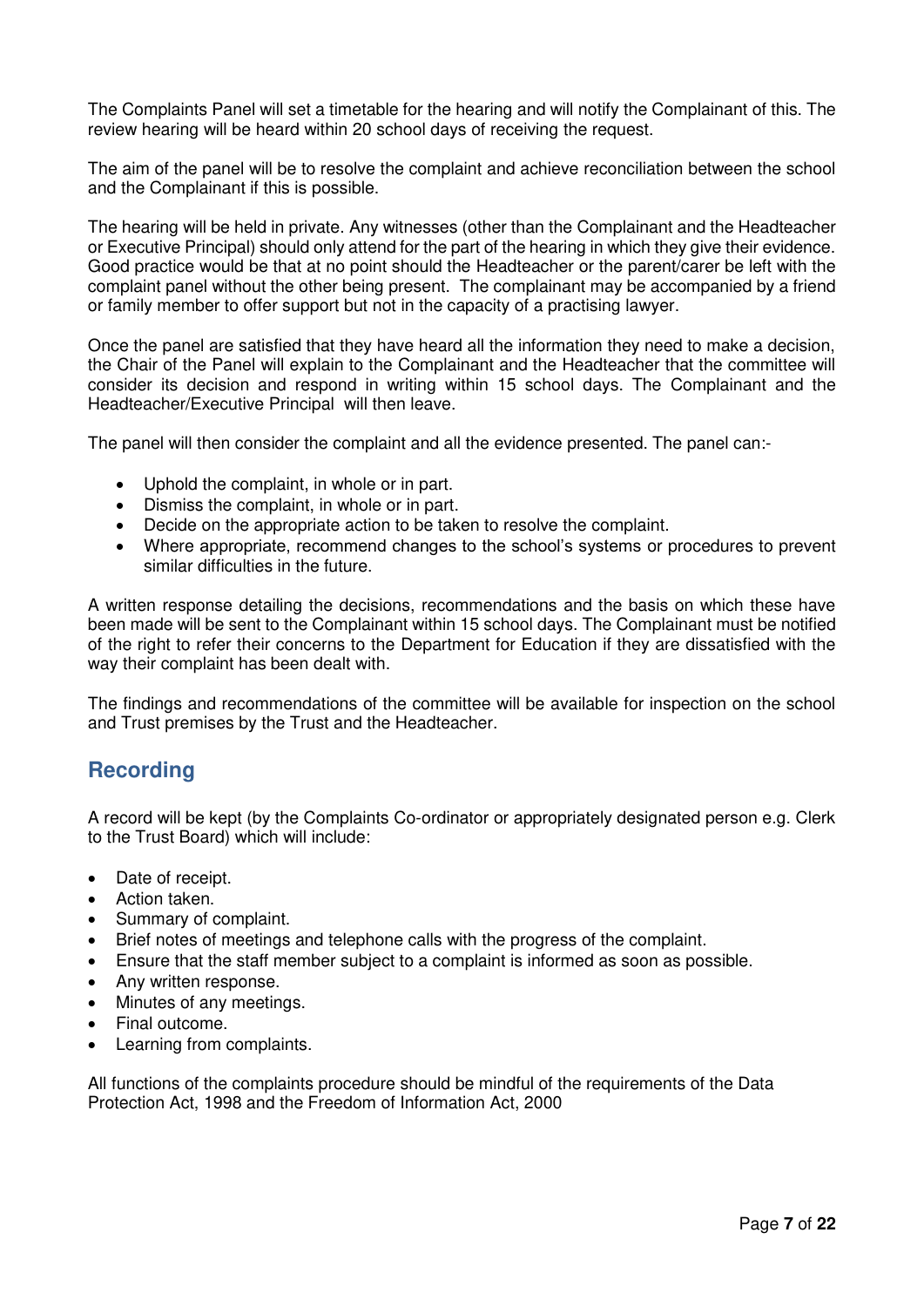# **Unreasonable Complainants**

The Minerva Learning Trust is committed to dealing with all complaints fairly and impartially and to providing a high quality service to those who complain and they will not normally limit the contact complainants have with the school. However, The Minerva Learning Trust does not expect their staff to tolerate unacceptable behaviour and it will take action to protect staff from that behaviour, including that which is abusive, offensive or threatening.

The Minerva Learning Trust defines unreasonable complainants as 'those who, because of the frequency or nature of their contacts with the school, hinder our consideration of their or other people's complaints'.

A complaint can be regarded as unreasonable when the person making the complaint:-

- Refuses to specify the grounds of a complaint or the outcomes sought by raising the complaint, despite offers of assistance.
- Refuses to co-operate with the complaints investigation process.
- Refuses to accept that certain issues are not within the scope of a complaints procedure.
- Insists on the complaint being dealt with in ways which are incompatible with the adopted complaints procedure or with good practice.
- Makes unjustified complaints about staff who are trying to deal with the issues, and seeks to have them replaced.
- Changes the basis of the complaint as the investigation proceeds.
- Raises numerous, detailed but unimportant questions; insisting that they are answered often immediately or to their own timescales.
- Repeatedly makes the same complaint and refuses to accept the findings of the investigation into that complaint.
- Seeks an unrealistic outcome.
- Has a history of making unreasonable complaints.
- Makes frequent, lengthy, complicated and stressful contact with staff regarding the complaint in person, in writing and by telephone.
- Makes covert recordings of meetings

A complaint will also be considered unreasonable if the person making the complaint does so:-

- Maliciously.
- Aggressively.
- Using threats, intimidation or violence.
- Using abusive, offensive or discriminatory language.
- Knowing it to be false.
- Using falsified information.
- Makes inappropriate comments on the internet and social networking sites.

Whenever possible, the Headteacher or Chair of Governors should discuss the concerns with the Complainant informally before invoking the procedure. If the behaviour continues the Headteacher should write to the Complainant explaining what behaviour is unreasonable and asking them to change it. They can also specify methods of communication and times. Any serious incident of aggression or violence the concerns and action should be put in writing immediately and the Police informed. Please also refer to the Violence at Work Policy. Schools may also seek advice from the Schools' Complaint Service.

# **Publicity**

Details of the school's complaints procedure can be found as follows:-

• In the school office;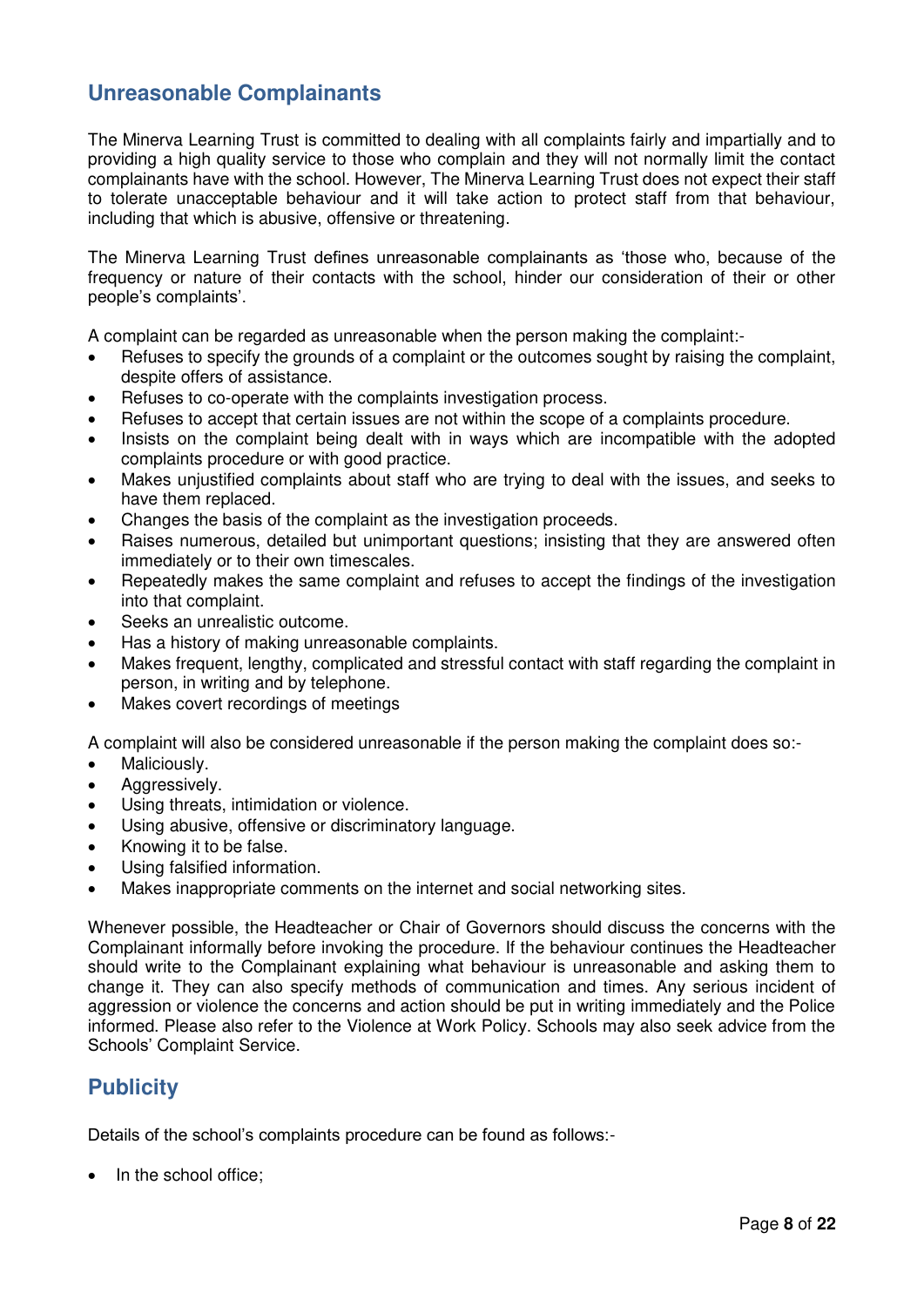• On the school websites: [www.colfox.org](http://www.colfox.org/) [www.bridport.dorset.sch.uk](http://www.bridport.dorset.sch.uk/) [www.burtonbradstock.dorset.sch.uk](http://www.burtonbradstock.dorset.sch.uk/) [www.stmarybridport.dorset.sch.uk](http://www.stmarybridport.dorset.sch.uk/) www.minervalearningtrust.org.uk

### **Monitoring of the Procedure**

The school will monitor the operation and effectiveness of this complaints procedure annually as well as how information about complaints is being used to improve services and delivery. The report will include the number of complaints received, their nature and how they have been resolved.

# **Useful Contacts**

Complaints Co-ordinator Mrs Amanda Ackerman The Sir John Colfox Academy **Bridport Dorset** DT6 3DT Tel: 01308 422291

Complaints Co-ordinator Mr Roger Aplin Bridport Primary School St Andrews Road Bridport Dorset DT6 3BJ Tel: 01308 422846

Complaints Co-ordinator Mrs Claire Staple Burton Bradstock CE VC Primary School Church Street Burton Bradstock **Bridport** Dorset DT6 4QS Tel: 01308 897369

Complaints Co-ordinator Mrs Natalie Green St Mary's CE VC Primary School Skilling Hill Road **Bridport Dorset** DT6 5LA Tel: 01308 423065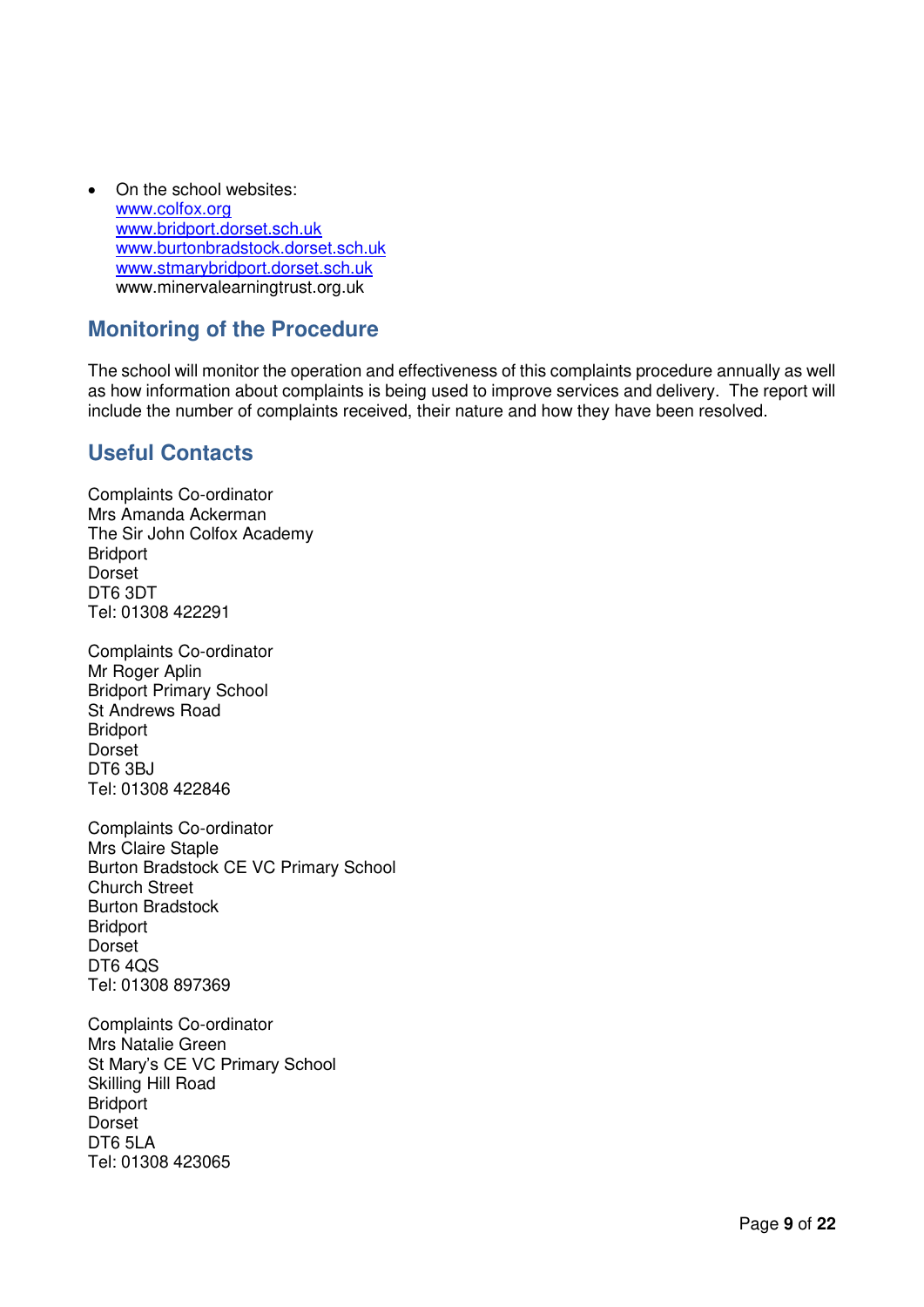Department for Education 2nd Floor Piccadilly Gate Store Street Manchester M1 2WD Tel 03700002288 **[www.education.gov.uk](http://www.education.gov.uk/)**

Complaint Advice Service Children's Services Directorate County Hall **Dorchester** DT1 1XJ Tel 01305 225076 Email [j.taylor@dorsetcc.gov.uk](mailto:j.taylor@dorsetcc.gov.uk) or [s.j.k.turnbull@dorsetcc.gov.uk](mailto:s.j.k.turnbull@dorsetcc.gov.uk) 

> *This document can be made available in other formats including Braille, audio and large print and other languages.*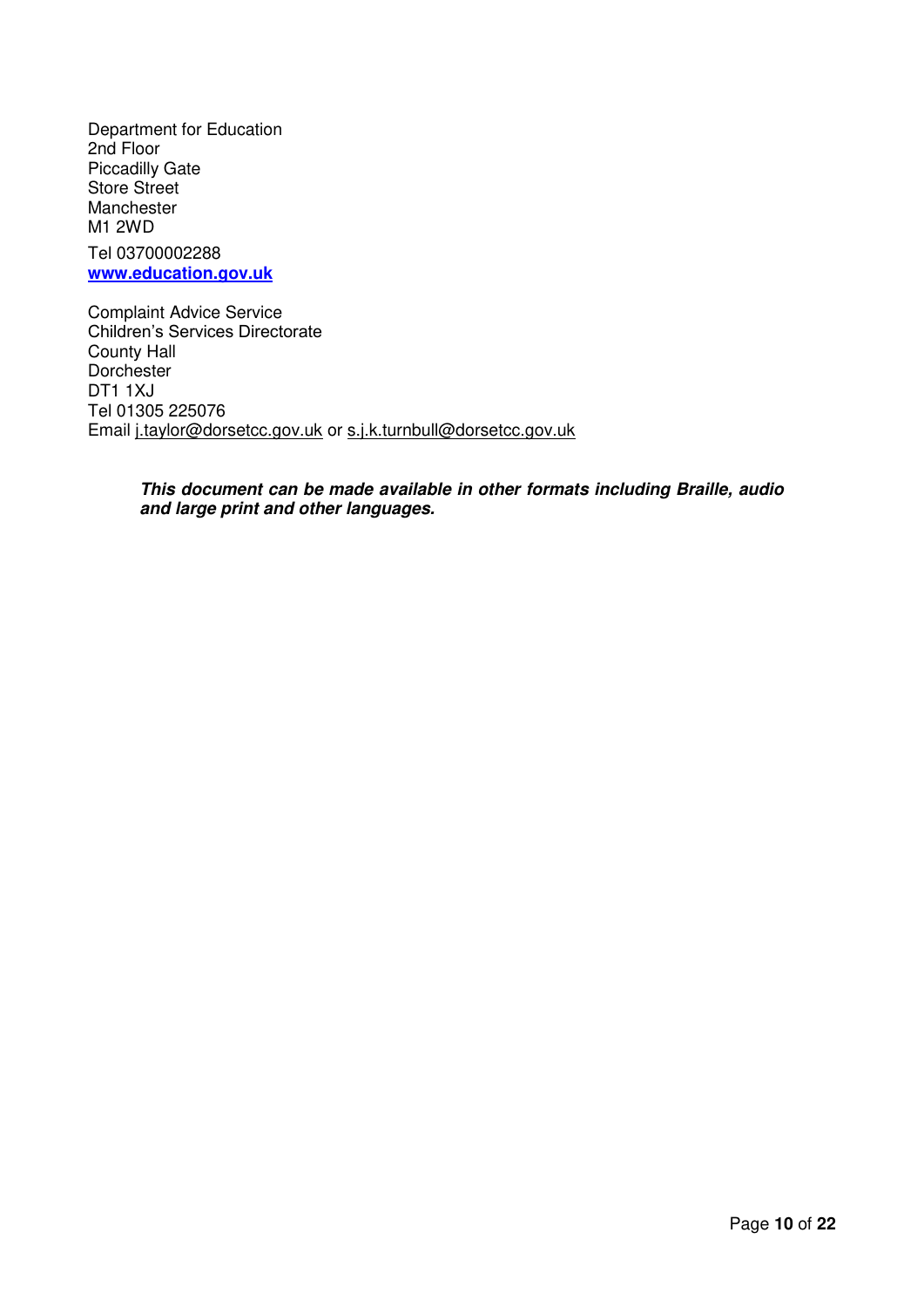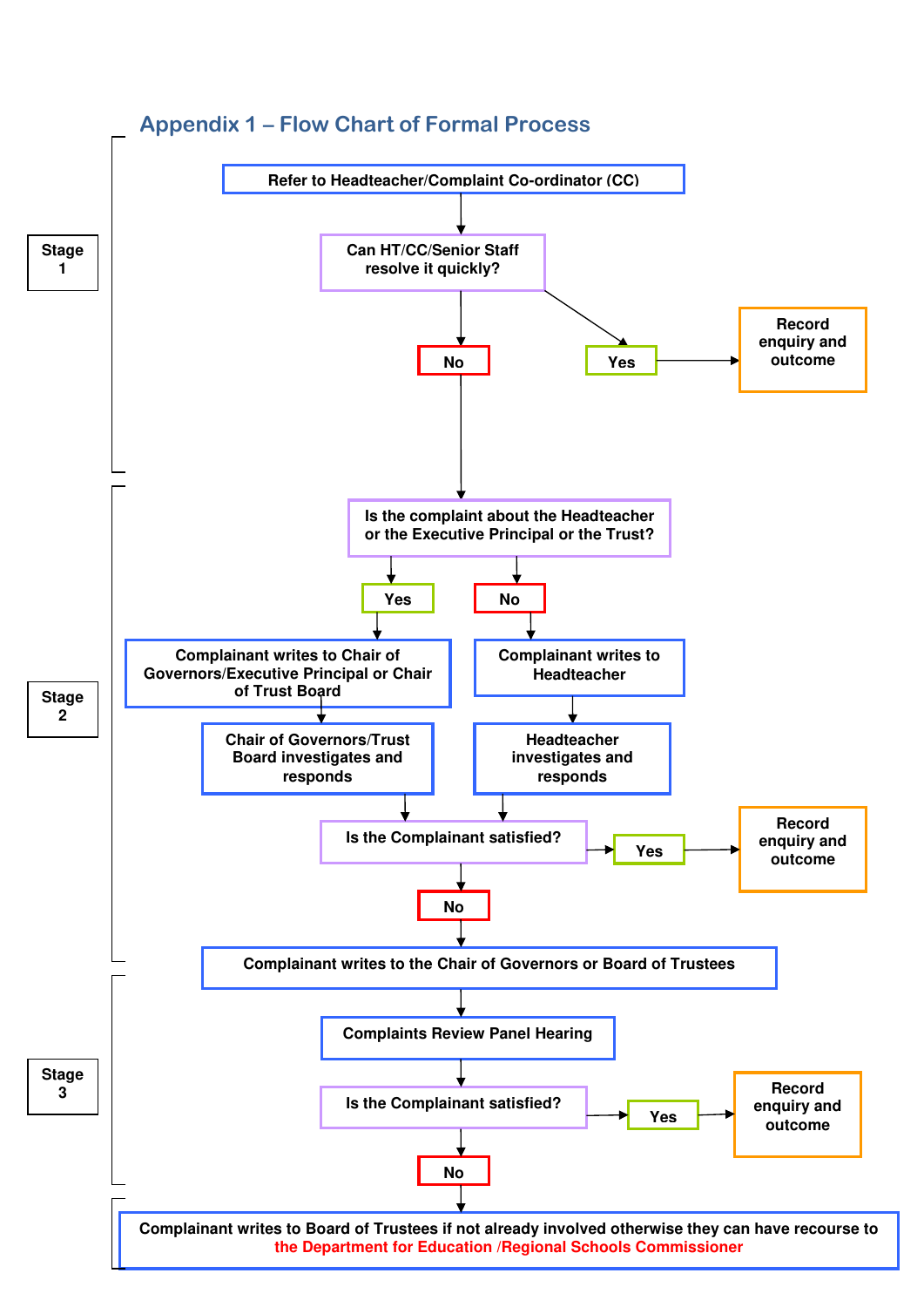# **Appendix 2 – Timescales Update and remove informal stage**

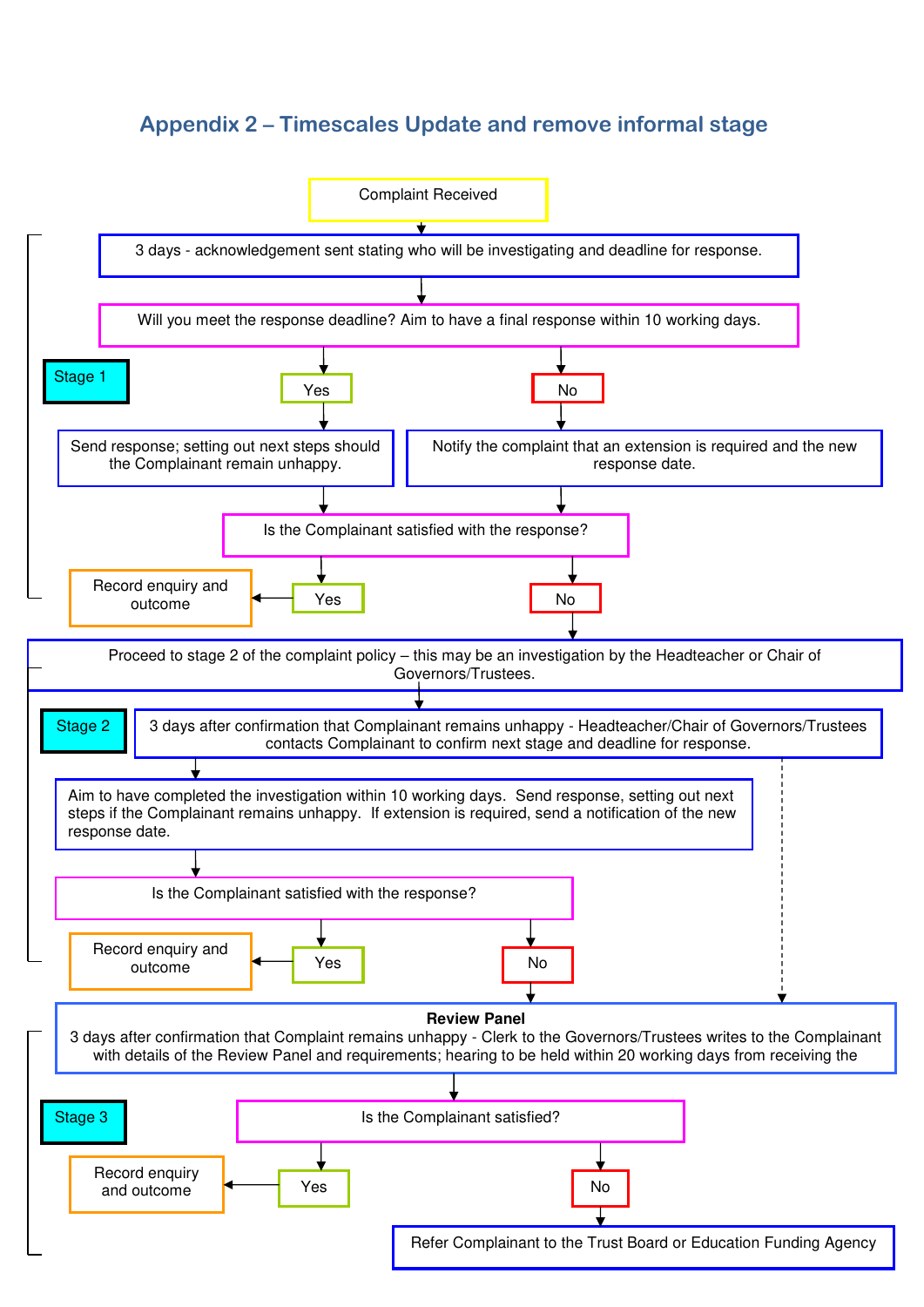# **Appendix 3 – Roles and Responsibilities**

### *The Complainant*

The Complainant or person who makes the complaint will receive a more effective response to the complaint if he/she:-

- Co-operates with the school in seeking a solution to the complaint.
- Expresses the complaint in full as early as possible.
- Responds promptly to requests for information or meetings or in agreeing the details of the complaint.
- Asks the Complaints Co-ordinator for assistance as needed.
- Treats all those involved in the complaint with respect.

#### *The Complaints Co-ordinator*

The Complaints Co-ordinator will:-

- Ensure that all people involved in the complaint procedure should be aware of the legislation around complaints including the Equality Act 2010, Data Protection Act and Freedom of Information Act.
- Liaise with the Staff Member, Headteacher, Chair of Governors and Panel Clerk to ensure the smooth running of the complaints procedure.
- Keep records.
- Be aware of issues regarding:
	- o Sharing third party information.
	- $\circ$  Additional support this may be needed by complainants when making a complaint including interpretation support.
- Ensure that the Complainant is fully updated at each stage of the procedure and that sometimes letters regarding the progress of the complaint may also need to be translated.

### *The Investigator*

The Investigator is the person involved in Stages 1 and 2 of the procedure.

The Investigator's role can include:-

- Providing a comprehensive, open, transparent and fair consideration of the complaint through:
	- o Sensitive and thorough interviewing of the Complainant.
	- o Consideration of records and other relevant information.
	- o Interviewing with staff and children/young peoples and other people relevant to the complaint.
	- o Analysing information.
- Effectively liaising with the Complainant and the Complaints Co-ordinator as appropriate.
- Identifying solutions and recommending courses of action to resolve problems.
- Be mindful of the timescales to respond to the Complainant in plain and clear language.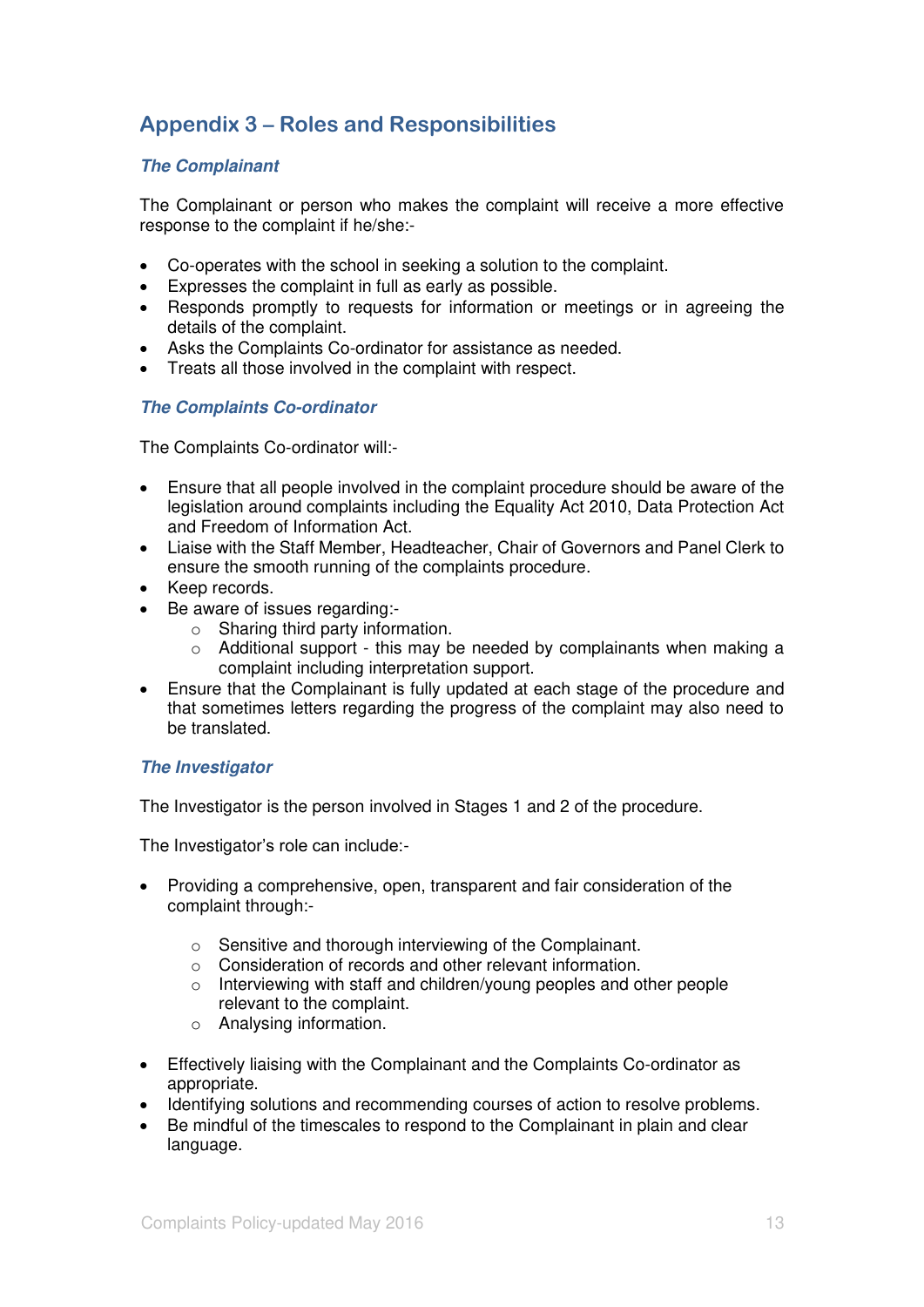### *The Panel Clerk (this could be Clerk to the Governors)*

The Clerk is the contact point for the Complainant for the panel meeting and is required to:-

- Set the date, time and venue of the hearing, ensuring that the dates are convenient to all parties and that the venue and proceedings are accessible.
- Collate any written material and send it to the parties in advance of the hearing.
- Meet and welcome the parties as they arrive at the hearing.
- Record the proceedings.
- Notify all parties of the panel's decision.
- Liaise with the Complaints Co-ordinator.

### *The Panel Chair*

The Panel Chair has a key role in ensuring that:-

- The meeting is minuted.
- The remit of the panel is explained to the parties and each party has the opportunity of putting their case without undue interruption.
- The issues are addressed.
- Key findings of fact are made.
- Parents/carers and others who may not be used to speaking at such a hearing are put at ease. This is particularly important if the Complainant is a child/young person.
- The hearing is conducted in an informal manner with each party treating the other with respect and courtesy.
- The layout of the room will set the tone and care is needed to ensure the setting is informal and not adversarial.
- The panel is open-minded and acts independently.
- No member of the panel has an external interest in the outcome of the proceedings or any involvement in an earlier stage of the procedure.
- Each side is given the opportunity to state their case and ask questions.
- Written material is seen by all parties. If a new issue arises it would be useful to give all parties the opportunity to consider and comment on.
- Liaise with the Panel Clerk and Complaints Co-ordinator.

### *Panel Member*

Panellists should be aware that:-

- It is important that the review panel hearing is independent and impartial and that it is seen to be so. No governor may sit on the panel if they have had a prior involvement in the complaint or in the circumstances surrounding it. In deciding the make-up of the panel, governors need to try and ensure that it is a cross-section of the categories of governor and sensitive to the issues of race, gender and religious affiliation.
- The aim of the hearing, which needs to be held in private, will always be to resolve the complaint and achieve reconciliation between the school and the Complainant. However, it has to be recognised the Complainant might not be satisfied with the outcome if the hearing does not find in their favour. It may only be possible to establish the facts and make recommendations which will satisfy the Complainant that his or her complaint has been taken seriously.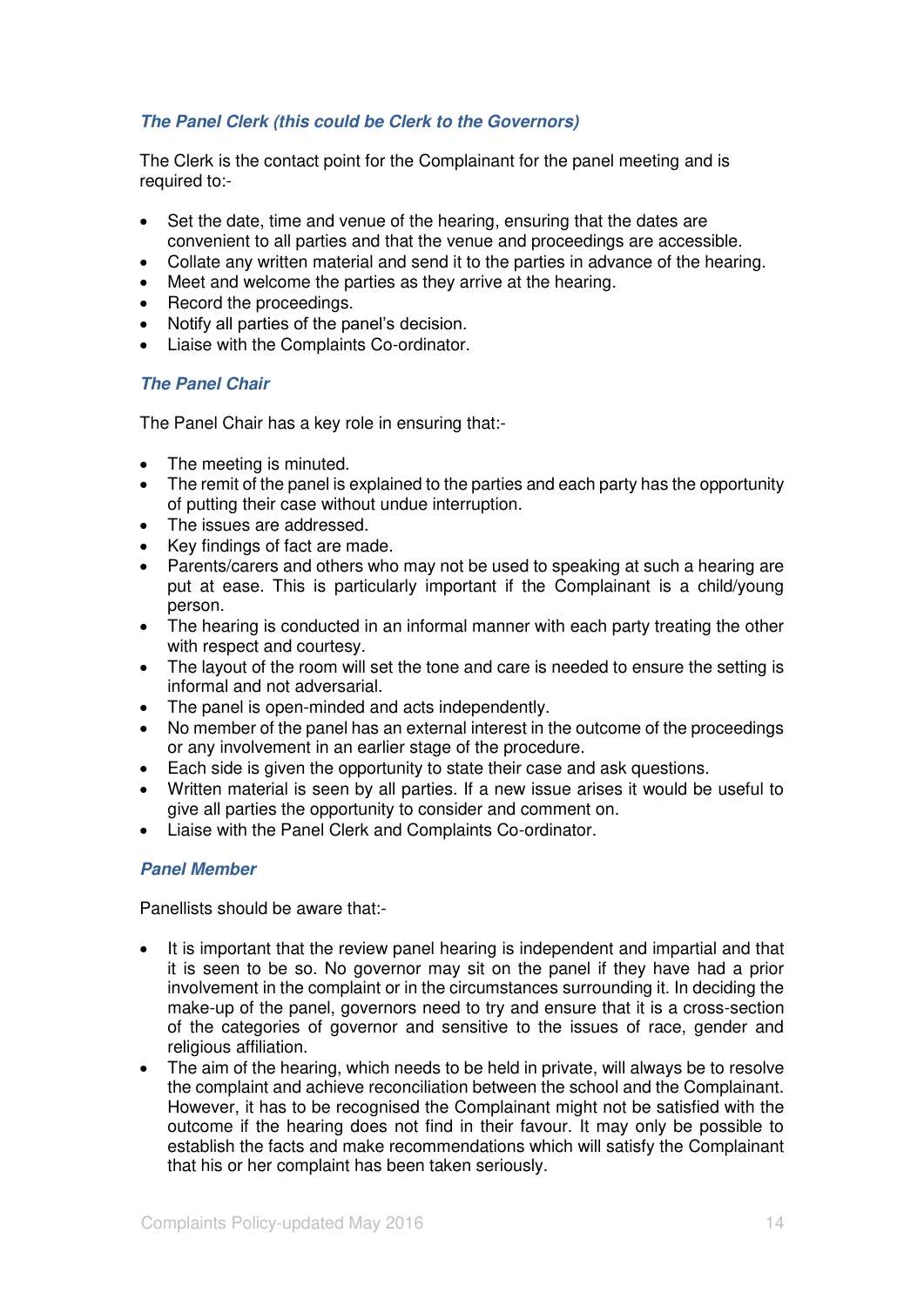- An effective panel will acknowledge that many complainants feel nervous and inhibited in a formal setting. Parents/carers often feel emotional when discussing an issue that affects their child or young person. The panel chair will ensure that the proceedings are as welcoming as possible. The layout of the room will set the tone and care is needed to ensure the setting is informal and not adversarial.
- Extra care needs to be taken when the Complainant is a child/young person. Careful consideration of the atmosphere and proceedings will ensure that the child/young person does not feel intimidated. The panel needs to be aware of the views of the child/young person and give them equal consideration to those of adults. Where the child/young person's parent/carer is the Complainant, it would be helpful to give the parent/carer the opportunity to say which parts of the hearing, if any, the child/young person needs to attend.

NB Governors/Trustees sitting on the panel need to be aware of the complaints procedure.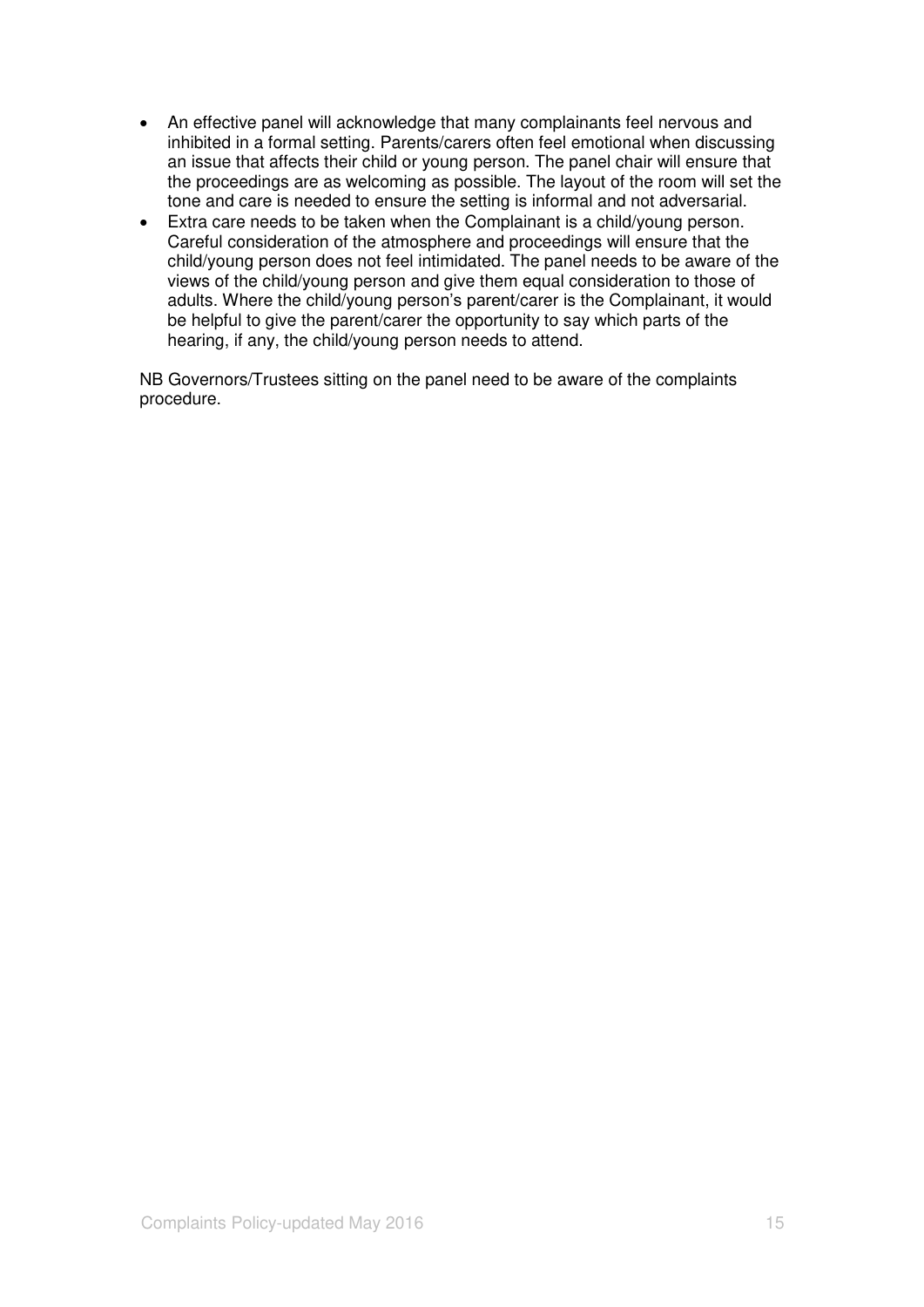# **Appendix 4 - Checklists**

### **Investigation Checklist**

The person investigating at each stage of the complaint will need to:-

- Establish what has happened so far, and who has been involved.
- Clarify the nature of the complaint and what remains unresolved.
- Meet with the Complainant or contact them see *Meeting with the Complainant* below.
- Establish the outcomes that the Complainant is seeking and whether these are achievable through the complaints process.
- Interview those involved in the matter and/or those complained of, allowing them to be accompanied if they wish.
- Conduct interviews with an open mind and be prepared to persist in the questioning.
- Keep notes of interviews.

### *Meeting with Complainant*

The investigator will need to:-

- Allow the Complainant to explain how they feel and express any strong emotions – they should feel as if their complaint has been accepted.
- Clarify the complaint and all its individual parts and produce a written record.
- Ask what the Complainant is seeking regarding solution or outcomes.
- Check whether the Complainant needs support of any kind, in order to understand the discussion properly.
- Determine whether they need support during the process i.e. an advocate or any accessibility needs such as signer, hearing loop etc.
- Read the background to the complaint and the relevant legal and administrative policies and procedures.
- Consider whether the complaint could be resolved without further investigation.
- Assess whether the complaints procedure is the most appropriate way of handling this complaint.

### *Interviewing:-*

### *Children/young people*

- Children/young people will be interviewed in the presence of another member of staff, or in the case of serious complaints (e.g. where the possibility of criminal investigation exists) in the presence of their parents/carers.
- Care should be taken in these circumstances not to create an intimidating atmosphere.
- Children/young people will be told what the interview is about and that they can have someone with them.

### *Staff*

- Explain the complaint and your role clearly to the interviewee and confirm that they understand the complaints procedure and their role in it.
- Staff are allowed a colleague to support them at their interview. The colleague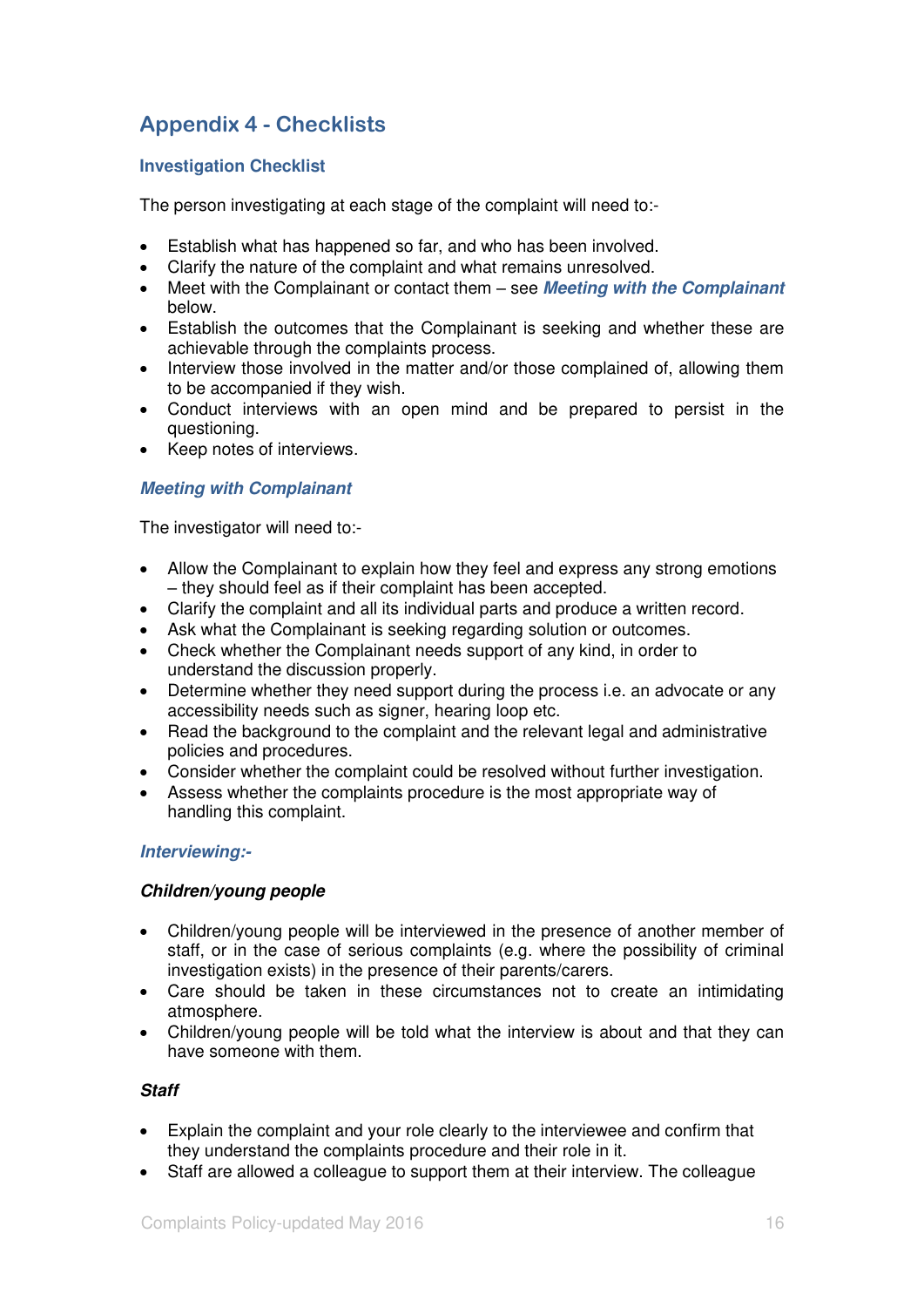must not be anyone likely to be interviewed themselves, including their line manager.

- Use open not leading questions.
- Do not express opinions in words or attitude.
- Ask single not multiple questions, i.e. one question at a time.
- Try to separate 'hearsay' evidence from fact by asking interviewees how they know a particular fact.
- Persist with questions if necessary. Do not be afraid to ask the same question twice. Make notes of each answer given.
- Deal with conflicting evidence by seeking corroborative evidence. If this is not available, discuss with the Complaints Co-ordinator/ Headteacher/ Chair of Governors the option of a meeting between the conflicting witnesses.
- Make a formal record of the interview from the written notes as soon as possible while the memory is fresh. Show the interviewee the formal record, ask if he has anything to add, and to sign the record as accurate.

### **Complaints Panel Checklist**

The panel will try to ensure that:-

- The hearing is as informal as possible.
- Witnesses are only required to attend for the part of the hearing in which they give their evidence.
- After introductions, the Complainant is invited to explain their complaint, outline their desired outcome and be followed by their witnesses.
- The Headteacher may question the Complainant and the witnesses after each has spoken.
- The Headteacher is then invited to explain the school's actions, their views on the desired outcomes and be followed by the school's witnesses.
- The Complainant may question both the Headteacher and the witnesses after each has spoken.
- The panel may ask questions at any point.
- The Complainant is then invited to sum up their complaint.
- The Headteacher is then invited to sum up the school's actions and response to the Complaint.
- The Chair explains that both parties will hear from the panel within 15 school days.
- Both parties leave together while the panel decide on the issues.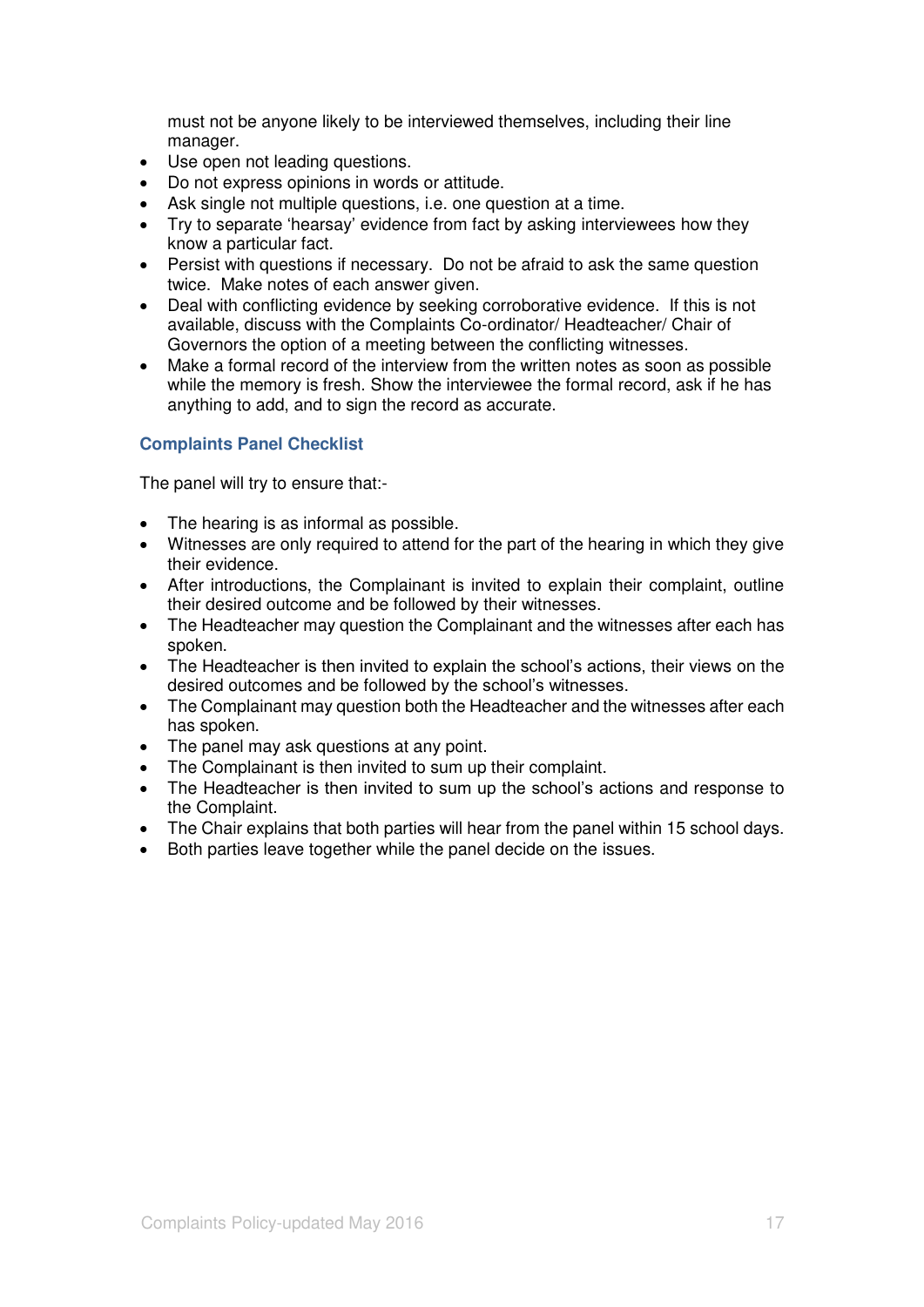# **Appendix 5 - School Complaint Form**

Please complete this form and return it to the School's Complaints Co-ordinator who will acknowledge receipt and explain what action will be taken.

| Your name:                                                                                                                                           |
|------------------------------------------------------------------------------------------------------------------------------------------------------|
| Child/young person's name:                                                                                                                           |
| Your relationship to the child/young person:                                                                                                         |
| Your Address:                                                                                                                                        |
|                                                                                                                                                      |
|                                                                                                                                                      |
|                                                                                                                                                      |
| Daytime telephone number:                                                                                                                            |
| Evening telephone number:                                                                                                                            |
| Email:                                                                                                                                               |
|                                                                                                                                                      |
| Please give concise details of your complaint, what you think the School did wrong<br>or did not do. Include dates, names of witnesses etc.          |
|                                                                                                                                                      |
|                                                                                                                                                      |
|                                                                                                                                                      |
|                                                                                                                                                      |
|                                                                                                                                                      |
|                                                                                                                                                      |
|                                                                                                                                                      |
|                                                                                                                                                      |
|                                                                                                                                                      |
|                                                                                                                                                      |
|                                                                                                                                                      |
|                                                                                                                                                      |
|                                                                                                                                                      |
|                                                                                                                                                      |
|                                                                                                                                                      |
|                                                                                                                                                      |
|                                                                                                                                                      |
| What action, if any, have you already taken to try to resolve your complaint? (who<br>have you spoken with or written to and what was the outcome?). |
|                                                                                                                                                      |
|                                                                                                                                                      |
|                                                                                                                                                      |
|                                                                                                                                                      |
|                                                                                                                                                      |
|                                                                                                                                                      |
|                                                                                                                                                      |
|                                                                                                                                                      |
|                                                                                                                                                      |
|                                                                                                                                                      |
|                                                                                                                                                      |
|                                                                                                                                                      |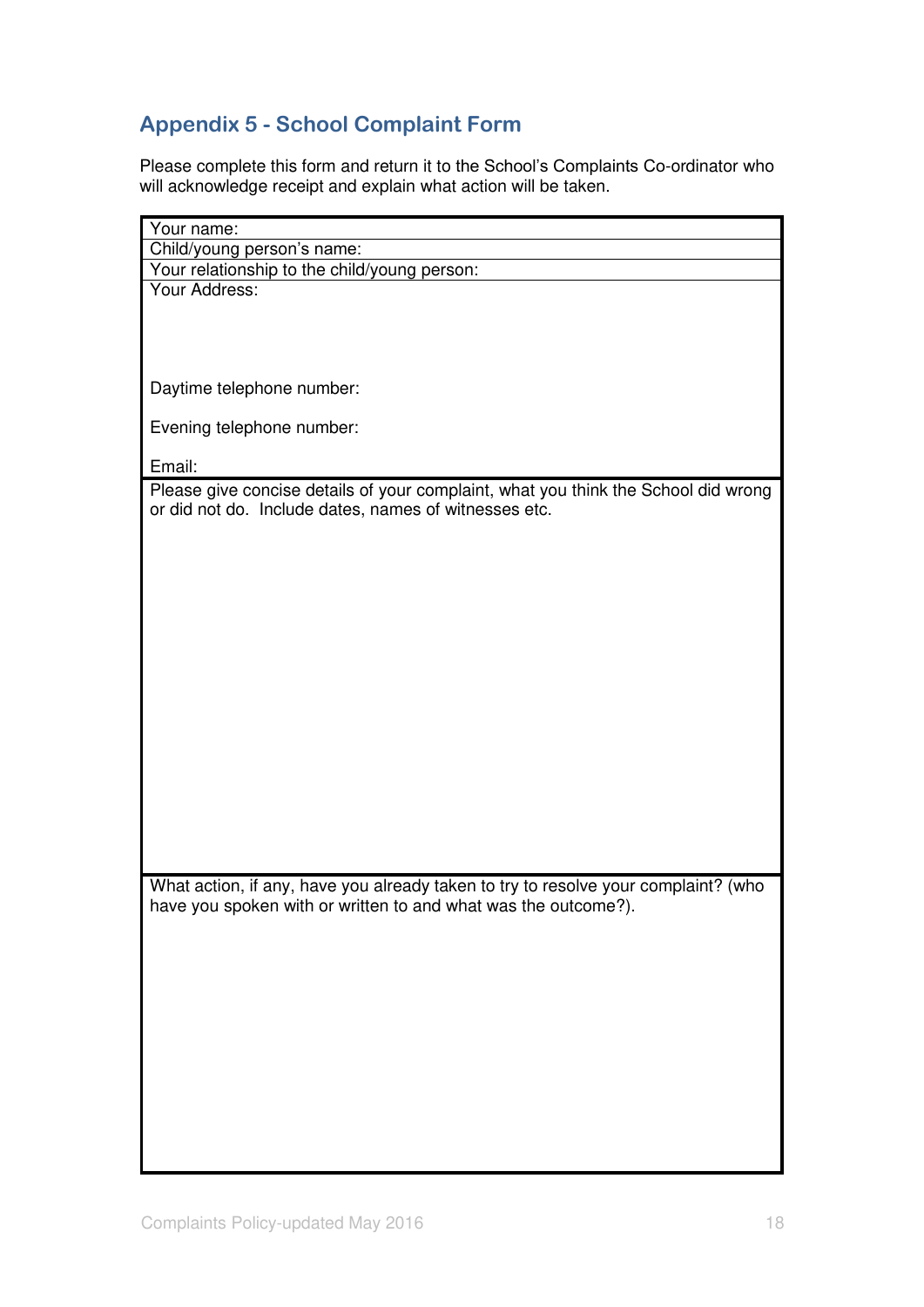|  | What do you think the School should do to resolve matters at this stage? |
|--|--------------------------------------------------------------------------|
|--|--------------------------------------------------------------------------|

Please list any paperwork you are attaching:

Do you need the paperwork to be returned to you: Yes/No

Signature: ……………………………………… Date: …………………

School Use

Date form received:<br>
Date acknowledgement sent:<br>  $\begin{array}{ccc} \text{Received by:} \\ \text{Acknowledgement sent by:} \end{array}$ Date acknowledgement sent:

Complaint referred to: Date referred:

Date response sent: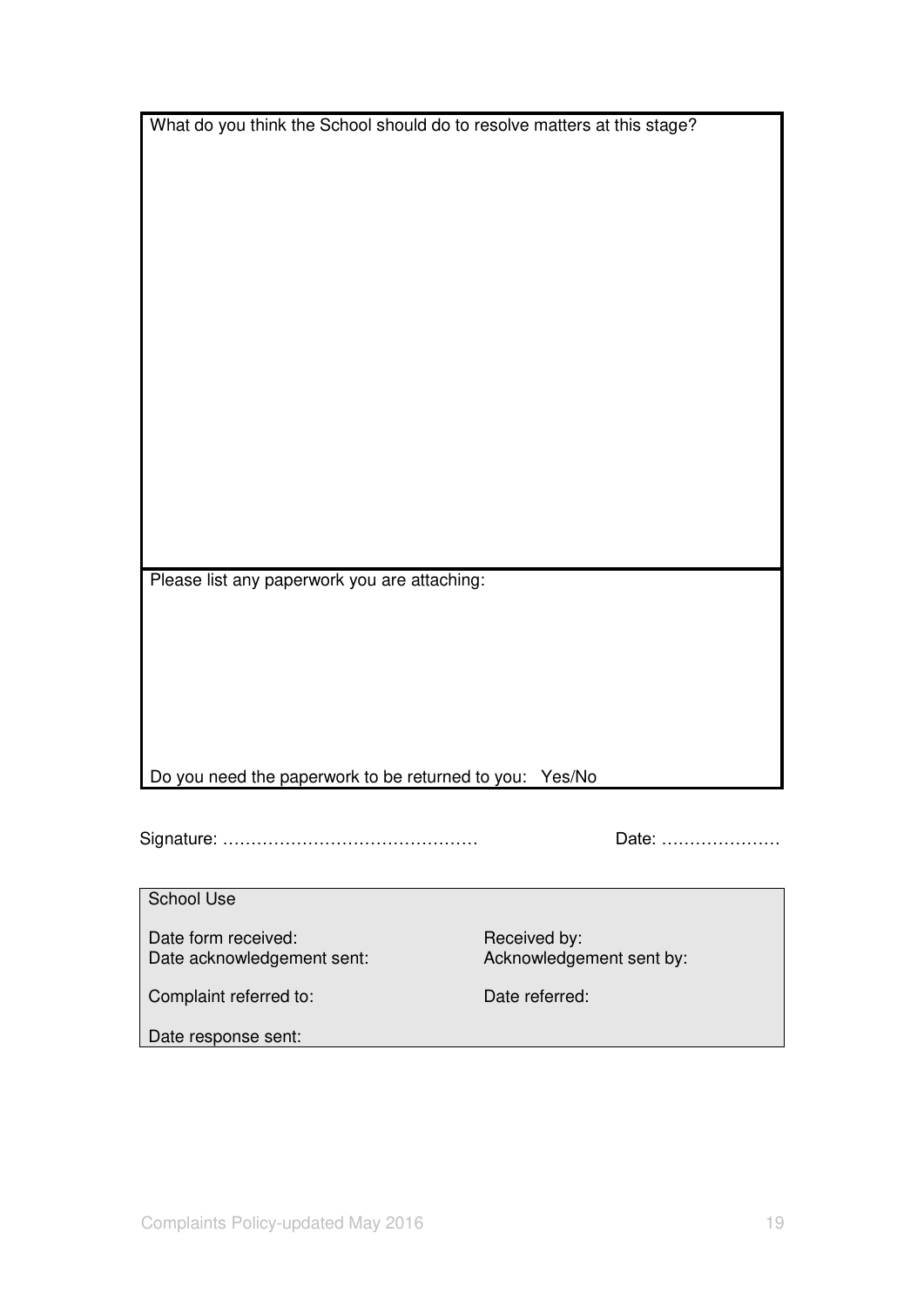# **Appendix 6 Policy for Unreasonable Complainants/ Harassment in Schools**

The Headteacher and staff at The Minerva Learning Trust deal with specific complaints as part of their day-to-day management of the school in accordance with its Complaints Procedure. The majority of complaints are handled in an informal manner and are resolved quickly, sensitively and to the satisfaction of the complainant.

The Minerva Learning Trust is committed to dealing with all complaints fairly and impartially and to providing a high quality service to those who complain and they will not normally limit the contact complainants have with the school. However, there are occasions when complainants behave in an unreasonable manner when raising and/or pursuing their concerns and the school does not expect their staff to tolerate unacceptable behaviour. The school will take action to protect staff from that behaviour, including that which is abusive, offensive or threatening.

In these circumstances the school may take action in accordance with this policy.

#### **Aims of the policy**

The aims of this policy are to:

- uphold the standards of courtesy and reasonableness that should characterise all communication between the School and persons who wish to express a concern or pursue a complaint;
- support the well-being of students, staff and everyone else who has legitimate interest in the work of the School, including governors and parents;
- deal fairly, honestly and properly with those who make persistent or vexatious;
- complaints and those who harass members of staff in school while ensuring that other stakeholders suffer no detriment.

### **Definition of Unreasonable Complainant**

The Minerva Learning Trust defines unreasonable complainants as 'those who, because of the frequency or nature of their contacts with the school, hinder our *consideration of their or other people's complaints*'.

A complaint can be regarded as unreasonable when the person making the complaint:-

- Refuses to articulate their complaint or specify the grounds of a complaint or the outcomes sought by raising the complaint, despite offers of assistance.
- Refuses to co-operate with the complaints investigation process while still wishing their complaint to be resolved.
- Refuses to accept that certain issues are not within the scope of a complaints procedure.
- Insists on the complaint being dealt with in ways which are incompatible with the adopted complaints procedure or with good practice.
- Introducing trivial or irrelevant information which the customer expects to be taken into account and commented on, or raising large numbers of detailed but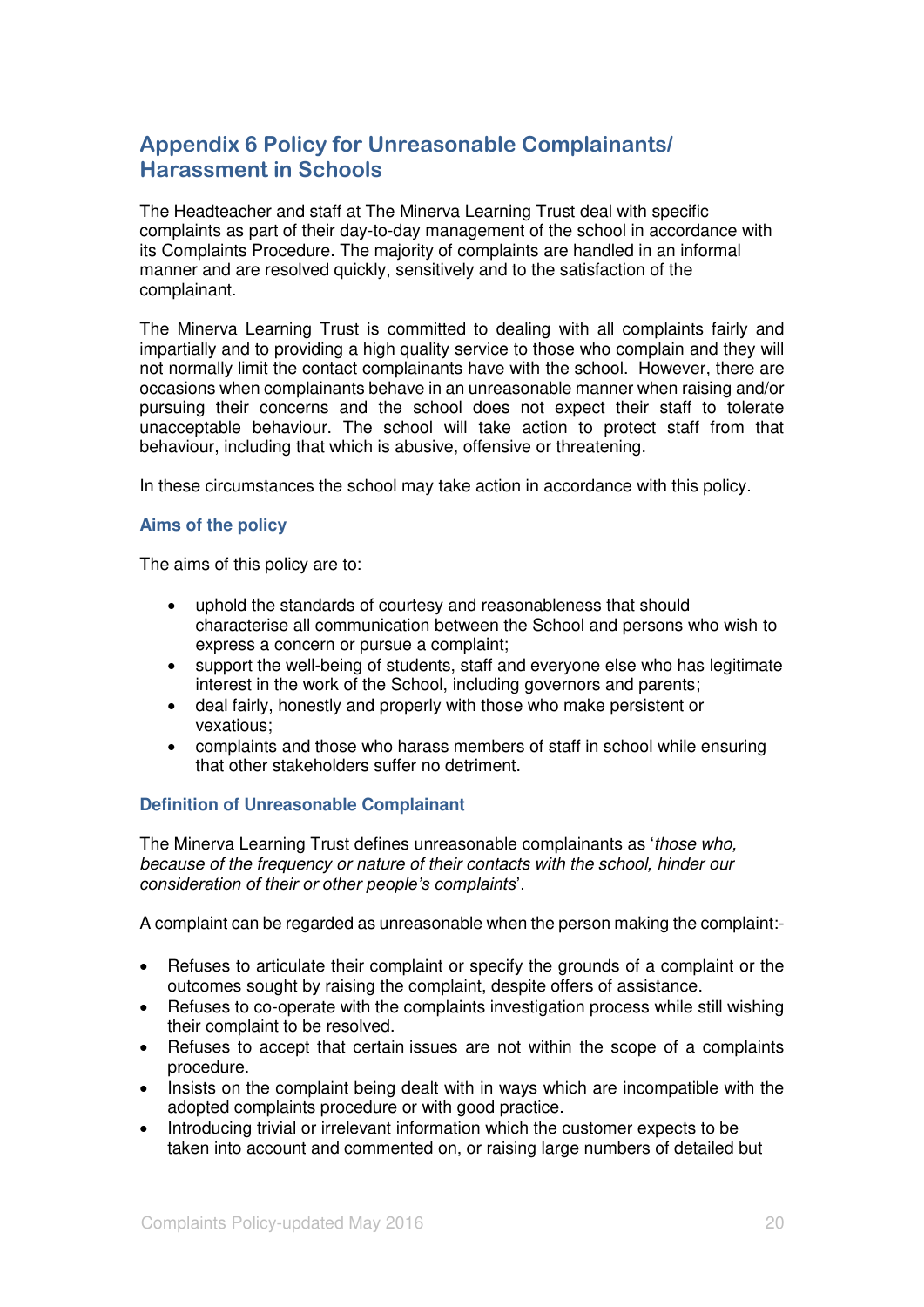unimportant questions and insisting they are fully answered often immediately and to their own timescales.

- Makes unjustified complaints about staff who are trying to deal with the issues, and seeks to have them replaced.
- Changes the basis of the complaint as the investigation proceeds.
- Repeatedly makes the same complaint (despite previous investigations or responses concluding that the complaint is groundless or has been addressed).
- Refuses to accept the findings of the investigation into that complaint where the school's complaint process has been fully and properly implemented and exhausted including referral to the DfE.
- Seeks an unrealistic outcome.
- Has a history of making unreasonable complaints.
- Makes excessive demands on school time by frequent, lengthy, complicated and stressful contact with staff regarding the complaint in person, in writing, by email and by telephone whilst the complaint is being dealt with.
- Electronically recording meetings or conversations without the prior knowledge and consent of the other persons involved.

A complaint will also be considered unreasonable if the person making the complaint does so either face to face, by telephone or in writing or electronically:-

- Maliciously.
- Aggressively.
- Using threats, intimidation or violence.
- Using abusive, offensive or discriminatory language.
- Knowing it to be false.
- Using falsified information.
- Acts in a persistent way by:
	- o Sending numerousletters;
	- o Making multiple phone calls;
	- o Sending multiple e-mails;
	- o Leaving multiple voicemails;
	- o Sending multiple text messages;
- Publishing unacceptable information in a variety of media such as in social media websites and newspapers.

#### **Action to be taken by the school**

Whenever possible, the Headteacher or Chair of Governors will discuss the concerns with the Complainant informally before invoking the procedure. This will be confirmed in writing.

If the behaviour continues the Headteacher will write to the Complainant explaining that their behaviour is unacceptable and is being considered under this policy. The letter will specify what behaviour is unreasonable and asking them to change it. The Headteacher may also specify methods of communication and times in a communication plan.

Any serious incident of aggression or violence the concerns and action will be put in writing immediately and the Police informed.

Any legitimate new complaints will still be considered even if the person making them is, or has been, subject to the Policy for Dealing with Unreasonable Complaints.**7.**